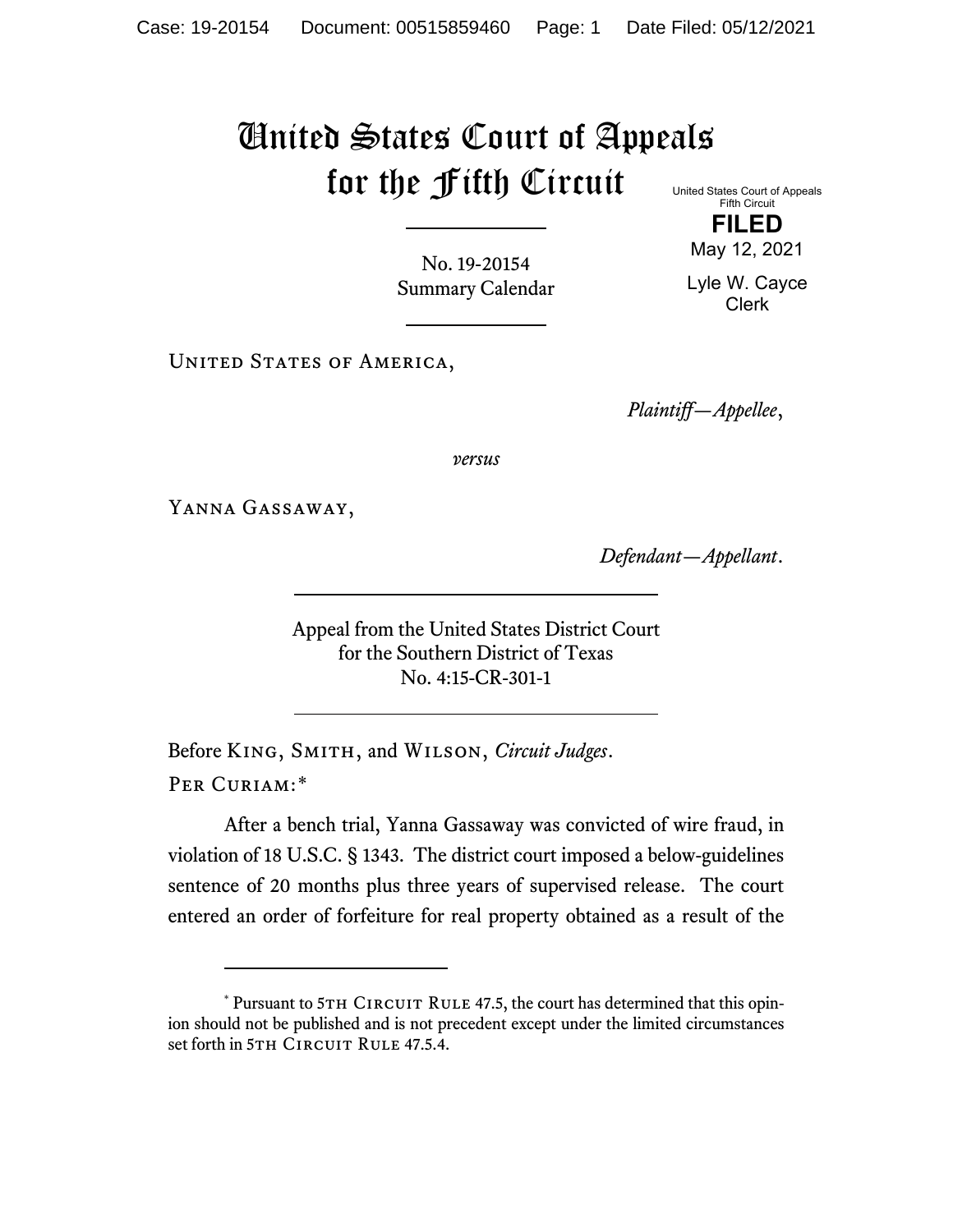fraud and imposed restitution of \$324,840. On appeal, Gassaway contends that (1) the evidence was insufficient to sustain her conviction, (2) the district court violated the Speedy Trial Act, (3) the court erred in denying a jury trial, (4) the prosecution engaged in misconduct and selective, malicious prosecution, and (5) the court erred in ordering \$324,840 in restitution.

Gassaway has been released from prison but is still subject to a term of supervised release. Accordingly, this appeal is not moot. *See Spencer v. Kemna*, 523 U.S. 1, 8 (1998); *United States v. Lares-Meraz*, 452 F.3d 352, 354−55 (5th Cir. 2006).

We review preserved challenges to the sufficiency of the evidence *de novo*. *United States v. Ocampo-Vergara,* 857 F.3d 303, 306 n.3 (5th Cir. 2017); *United States v. Mitchell*, 792 F.3d 581, 582 (5th Cir. 2015). To establish wire fraud, the government must prove (1) a scheme to defraud; (2) the use of, or causing the use of, wire communications in interstate or foreign commerce in furtherance of the scheme; and (3) a specific intent to defraud. *See* § 1343; *United States v. Sanders,* 952 F.3d 263, 277 (5th Cir. 2020); *United States v. del Carpio Frescas,* 932 F.3d 324, 329 (5th Cir.), *cert. denied*, 140 S. Ct. 620 (2019); *United States v. Simpson*, 741 F.3d 539, 547−48 (5th Cir. 2014).

Gassaway maintains that the government did not prove all the elements necessary to sustain a conviction for wire fraud. She asserts that (1) she had nothing to do with the initial counterfeit check, (2) she had no intent to defraud Bank of America, (3) Bank of America is responsible for any loss it suffered, and (4) use of e-mail alone was not sufficient to establish the requisite interstate nexus. The record reveals that Gassaway made a false material statement―that she would invest \$450,000 in a bank guarantee―to obtain something of value from others, namely, money. *See United States v Scully,* 951 F.3d 656, 670−71 (5th Cir.), *cert. denied*, 141 S. Ct. 344 (2020); *United States v. Evans,* 892 F.3d 692, 711−12 (5th Cir. 2018). Moreover,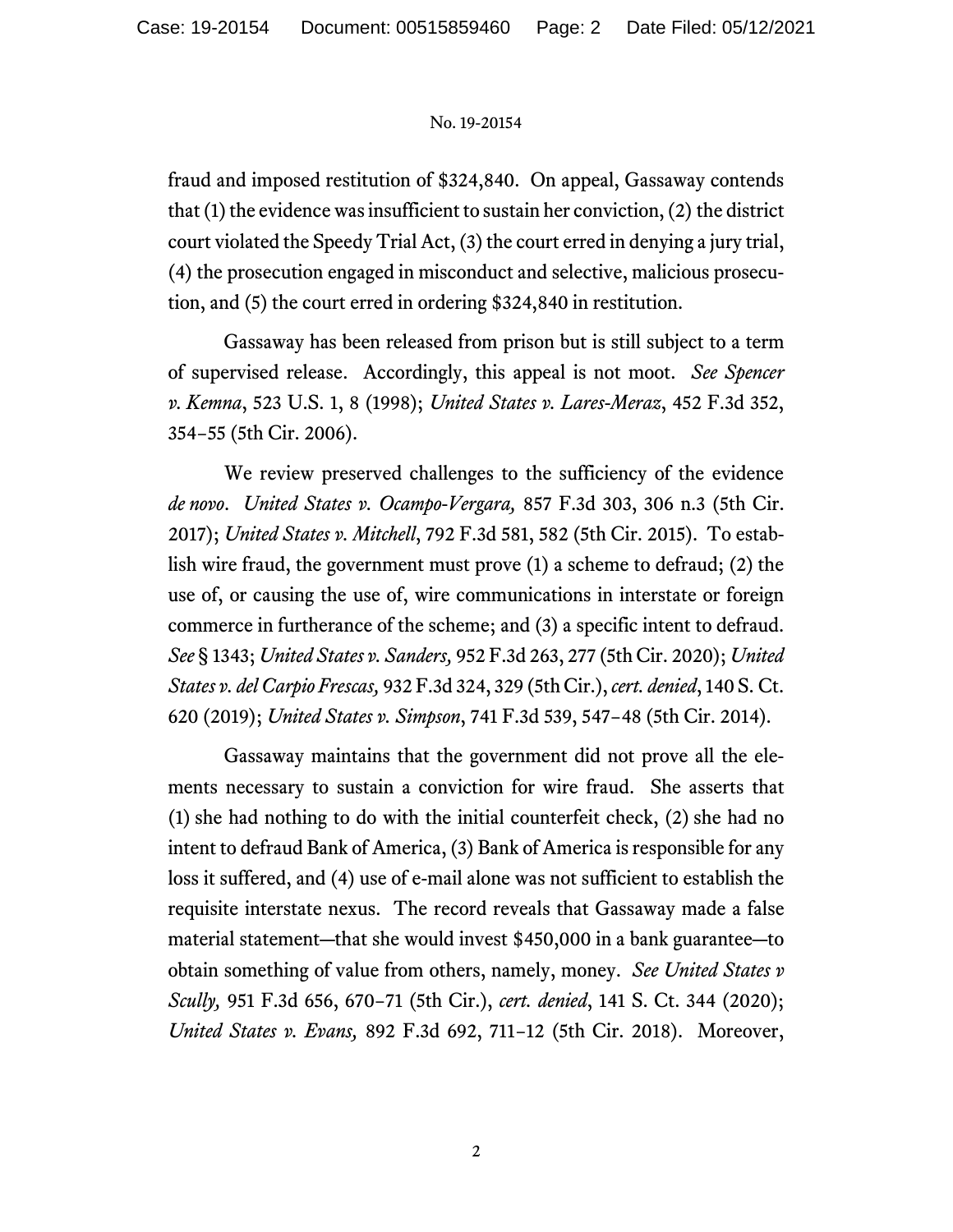Gassaway made the fraudulent representations with the knowing intent to bring about a financial or personal gain for herself. *See Scully,* 951 F.3d at 670−71; *United States v. Richards,* 204 F.3d 177, 207 (5th Cir. 2000). Furthermore, although e-mail alone is not sufficient to establish the wirecommunications element, the evidence reveals at least one interstate wire transfer from a Bank of America account in Texas to an escrow account in Georgia. That transfer was critical to an essential step in the plan. *United States v. Sanders,* 952 F.3d 263, 277 (5th Cir. 2020); *United States v. Hoffman*, 901 F.3d 523, 547 (5th Cir. 2018). The government presented substantial evidence to support the guilty verdict. *See United States v. Smith,* 895 F.3d 410, 415−16 (5th Cir. 2018).

Because Gassaway did not move for dismissal of the indictment based on a Speedy Trial Violation, to the extent that she makes such an argument, she has waived her statutory speedy-trial claim. *United States v. Reagan,*  725 F.3d 471, 486−87 (5th Cir. 2013); 18 U.S.C. § 1362(a)(2). In addition, she has abandoned any constitutional claim of a speedy-trial violation for failure to brief the issue adequately. *See United States v. Gentry*, 941 F.3d 767, 792 (5th Cir. 2019); *Grant v. Cuellar*, 59 F.3d 523, 524 (5th Cir. 1995).

Gassaway additionally avers that she did not waive her right to a jury and that the district court infringed on her Sixth Amendment rights when it denied her a jury trial based on past postponements. We review *de novo* the validity of a waiver of the right to trial by jury. *See United States v. Mendez*, 102 F.3d 126, 128−31. The record reveals that Gassaway competently waived her right to a jury trial both orally and in writing. *See* FED. R. CRIM. P. 23(a); *United States v. Mendez*, 102 F.3d 126, 128−31 (5th Cir. 1996).

We review assertions of prosecutorial misconduct for abuse of discretion. *United States v. Bolton,* 908 F.3d 75, 93 (5th Cir. 2018); *United States v. Rice,* 607 F.3d 133, 138−39 (5th Cir. 2010). Unpreserved allegations of prose-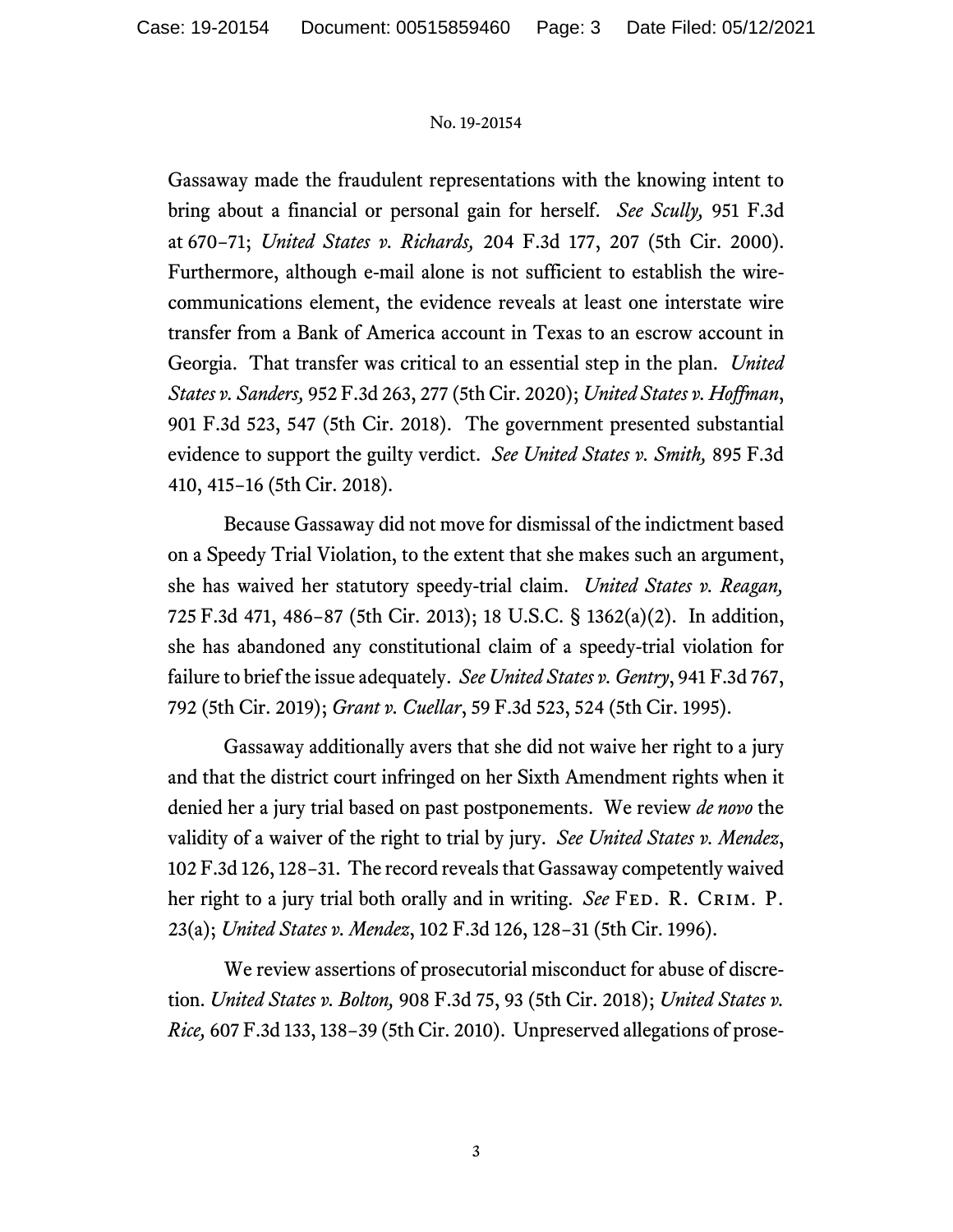cutorial misconduct are reviewed for plain error only. *Bolton,* 908 F.3d at 93; *United States v. Romans*, 823 F.3d 299, 315 (5th Cir. 2016); *United States v. Isgar*, 739 F.3d 829, 839 (5th Cir. 2014).

Generally, to establish prosecutorial misconduct of a constitutional nature, the defendant must show that the prosecutor's improper conduct or remarks affected her substantial rights. *See Bolton,* 908 F.3d at 93. To establish a violation based on the government's use of fabricated or misleading testimony, Gassaway must show that the testimony in question was (1) actually false and (2) material and (3) that the prosecution knew it was false. *United States v. O'Keefe*, 128 F.3d 885, 893 (5th Cir. 1997). Gassaway has not demonstrated that the government knowingly relied on any false testimony.

The prosecutor is afforded wide latitude during closing arguments, *see United States v. Rodriguez*, 43 F.3d 117, 123 (5th Cir. 1995), and is permitted to discuss properly admitted evidence and any reasonable inferences or conclusions that can be drawn from it, *see United States v. Bowen*, 818 F.3d 179, 191 (5th Cir. 2016). Moreover, Gassaway was convicted after a bench trial, and as an experienced trier of fact, the district judge is presumed to have reached a verdict based only on permissible and admissible evidence and to have disregarded any improper statements. *See United States v. Cardenas*, 9 F.3d 1139, 1156 (5th Cir. 1993); *United States v. Hughes*, 542 F.3d 246, 248−49 (5th Cir. 1976). Because the outcome of the trial was not in Gassaway's favor, she cannot raise a malicious-prosecution claim. *See Castellano v. Fragozo*, 352 F.3d 939, 954 (5th Cir. 2003).

The legality of a restitution order is reviewed *de novo*, and the amount is reviewed for abuse of discretion. *United States v. Mathew*, 916 F.3d 510, 516−17 (5th Cir. 2019); *United States v. Sharma,* 703 F.3d 318, 322 (5th Cir. 2012). The Mandatory Victim Restitution Act ("MVRA"), 18 U.S.C. § 3663A, governs certain restitution awards and makes restitution mandatory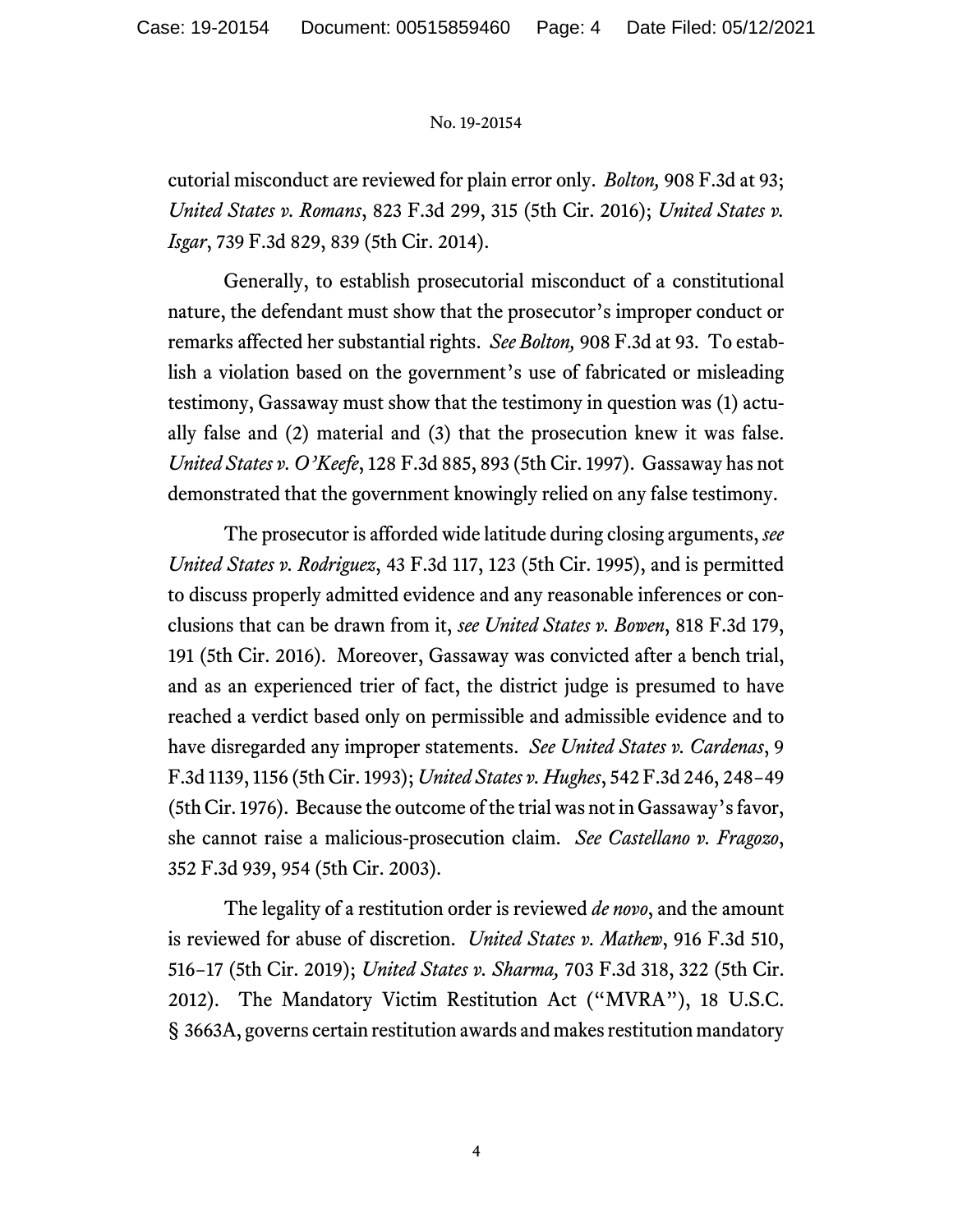for certain crimes, "including any offense committed by fraud or deceit." *United States v. DeCay,* 620 F.3d 534, 539 (5th Cir. 2010) (internal quotation marks and citation omitted); 18 U.S.C. §§ 3556, 3663A(a)(1), (c)(1)(A)(ii)). Gassaway's offense of conviction is wire fraud in violation of § 1343, in which a scheme to defraud is an element. *See United States v. Beacham*, 774 F.3d 267, 271, 278−80 (5th Cir. 2014); *United States. v. Inman*, 411 F.3d 591, 593, 595 (5th Cir. 2005).

A defendant sentenced under the MVRA is responsible for providing restitution to victims "directly and proximately harmed as a result of the commission of an offense for which restitution may be ordered, . . . including any person directly harmed by the defendant's criminal conduct in the course of the scheme . . . ." § 3663A(a)(2); *United States v. Dickerson,* 909 F.3d 118, 129 (5th Cir. 2018); *Sharma,* 703 F.3d at 323. Section 3663(b) provides that, in a case of an offense resulting in loss of property of a victim, the court may require the defendant to return the property to its owner.  $\S 3663A(b)(1)(A)$ . Where the return of the property is impossible or impractical, the court may order the defendant to pay an amount equal to the value of the property on the date of the loss or the date of sentencing, whichever is greater, less the value of the property that is returned. 18 U.S.C.  $\S 3663(b)(1)(A)$ ,  $(b)(1)(B)(i)-(ii).$ 

Based on the record evidence, the district court properly ordered that Gassaway pay restitution for the actual monetary loss, \$324,840, directly incurred by Bank of America arising from the underlying fraudulent conduct of the offense of conviction as charged in the indictment. *See Hughey v. United States*, 495 U.S. 411, 412−13 (1990). Gassaway's assertion that Bank of America is not a victim because she did not intend to defraud it is without merit because her fraudulent activity resulted in a loss to Bank of America. Moreover, it is immaterial that the district court also entered an order of forfeiture. Restitution and forfeiture serve different purposes. *United States v. Sanjar*,